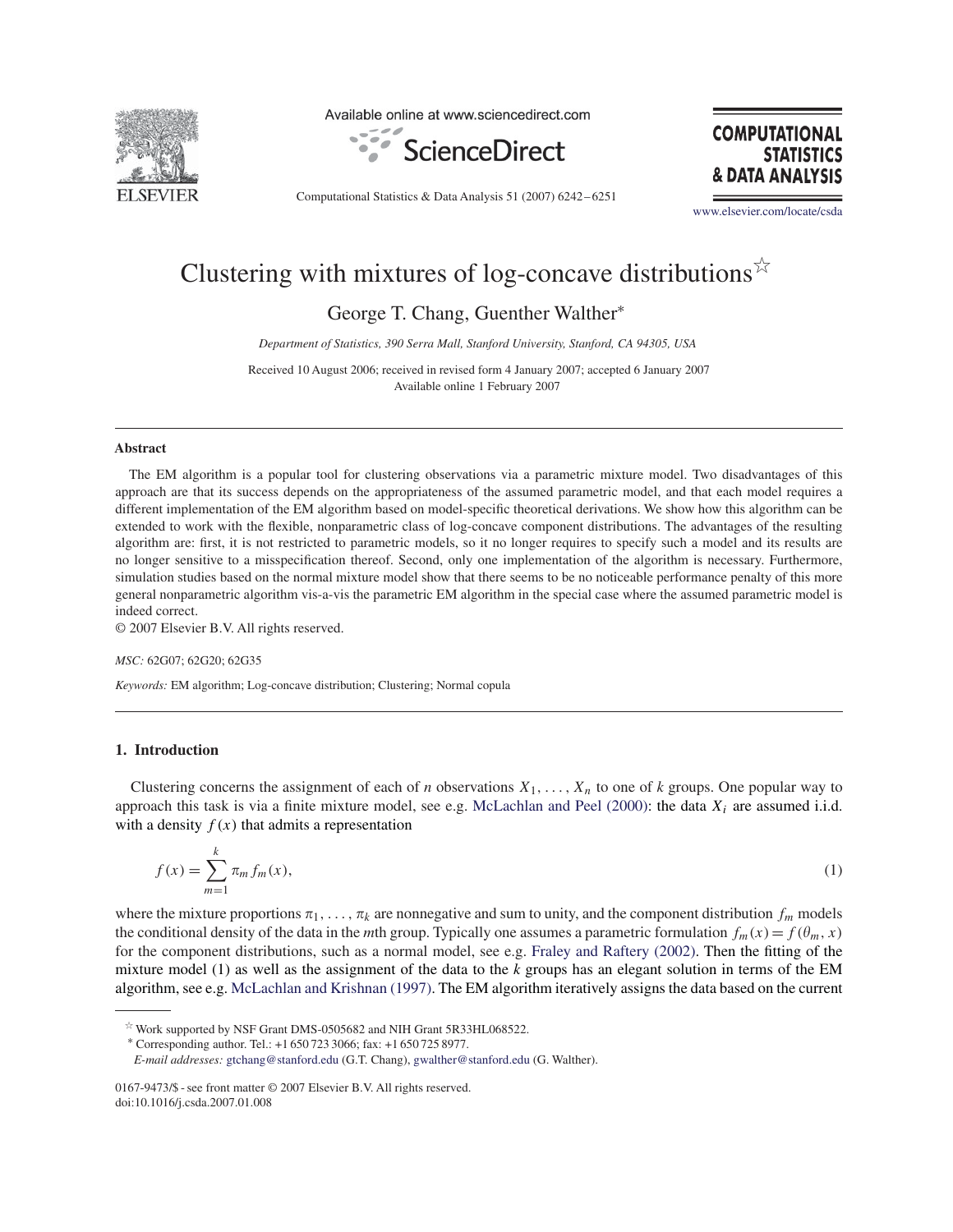maximum likelihood estimates of the component distributions, and then updates those estimates  $\hat{\pi}_m$ ,  $\hat{\theta}_m$  based on these assignments.

One key advantage of using a mixture model for clustering is that it not only provides an assignment of the data to the  $k$  groups, but also a measure of uncertainty for the assignment of each observation via the posterior probabilities of component membership (see (2) in Section 3 below).

Problems arise when the parametric model is misspecified. Then the accuracy of the clustering may deteriorate, and the measure of uncertainty may be considerably off. In addition, each parametric model requires a different implementation of the EM algorithm based on attendant theoretical derivations. For these reasons, it would be helpful to have an EM-type clustering algorithm with nonparametric component distributions. Such a methodology would provide a universal software implementation with flexible component distributions. Indeed, nonparametric extensions of parametric models have proved quite successful in discriminant analysis, the supervised counterpart to the problem under consideration here, see e.g. Hastie and Tibshirani (1996) and Lin and Jeon (2003). In contrast, there seems to be little existing work on mixture models with nonparametric components for clustering, presumably because it is not obvious how to develop such methodology in the unsupervised case. Hunter et al. (2006) give methodology to estimate a location mixture of symmetric univariate components.

In this paper we will model each component as a log-concave density, i.e. as a density whose logarithm is a concave function. This model has the advantage that it includes most common parametric distributions (the prime example being the normal density, whose logarithm is a quadratic), and it is flexible enough to allow e.g. skewness. See e.g. Walther (2001, 2002) for a further discussion of this model. Moreover, it turns out that the MLE of a log-concave density exists uniquely, so there is a hope that one can mimic the EM-type clustering algorithm that works so successfully in the parametric context. During the preparation of this paper we became aware of the work of Eilers and Borgdorff (2006), who use penalized smoothing to move a nonparametric estimate of the component distribution 'towards' a log-concave form. This approach requires the choice of a tuning parameter. In contrast, we use the fact that the log-concave MLE exists uniquely and gives an algorithm for its computation. Thus, our approach is free of tuning parameters. In addition, we show how to generalize this approach to the multivariate situation where dependence is present in each component.

#### **2. The univariate model and the MLE**

Our model for the univariate case posits that each component  $f_m$  in (1) is a log-concave density, i.e. log  $f_m(x)$  is a concave function. An EM-type algorithm requires the computation of the MLE of each  $f_m$ . Theory and algorithms for this task have been developed in Walther (2002) and in Rufibach (2006). We briefly summarize the relevant results.

Given data  $X_1, \ldots, X_n$  i.i.d. from *f*, the MLE  $\hat{f}$  of *f* under the restriction that *f* be log-concave exists uniquely and has support  $[X_{(1)}, X_{(n)}]$ . log  $\hat{f}$  is a piecewise linear function whose knots are a subset of  $\{X_1, \ldots, X_n\}$ . The MLE can be computed e.g. using the Iterative Convex Minorant Algorithm described in Jongbloed (1998). The resulting algorithms for computing the log-concave MLE  $\hat{f}$  as given in Walther (2002) and Rufibach (2006) provide as output  $f(X_i)$ ,  $i = 1, \ldots, n$ . This is all that is needed for an EM-type algorithm; of course one can easily compute the entire density  $\hat{f}$  by linearly interpolating between log  $\hat{f}(X_{(i)})$  and log  $\hat{f}(X_{(i+1)})$  and then exponentiating. Further, as shown in Walther (2002) and Rufibach (2006), it is straightforward to incorporate weights for the data as is required for an EM-type algorithm.

## **3. Clustering with an EM-type algorithm**

Our methodology is as follows: first we run the usual EM algorithm for a Gaussian mixture to convergence. We then use the outcome of this clustering as starting value for five more iterations of the EM algorithm, where in the M-step we now compute for each component the log-concave MLE instead of the Gaussian MLE.

The motivation for this approach is that the Gaussian mixture model should provide a clustering that is roughly correct, and that the subsequent log-concave MLE provides a correction by e.g. adjusting for skewness. Without a formal proof that this EM-type algorithm converges, we need to put a bound on the number of iterations. From our experience, the algorithm seems to converge quickly and five iterations are sufficient. Another advantage of running EM for a Gaussian mixture first is that the MLEs can be computed quickly in the M-step, whereas the computation of the log-concave MLEs is much more computer-intensive.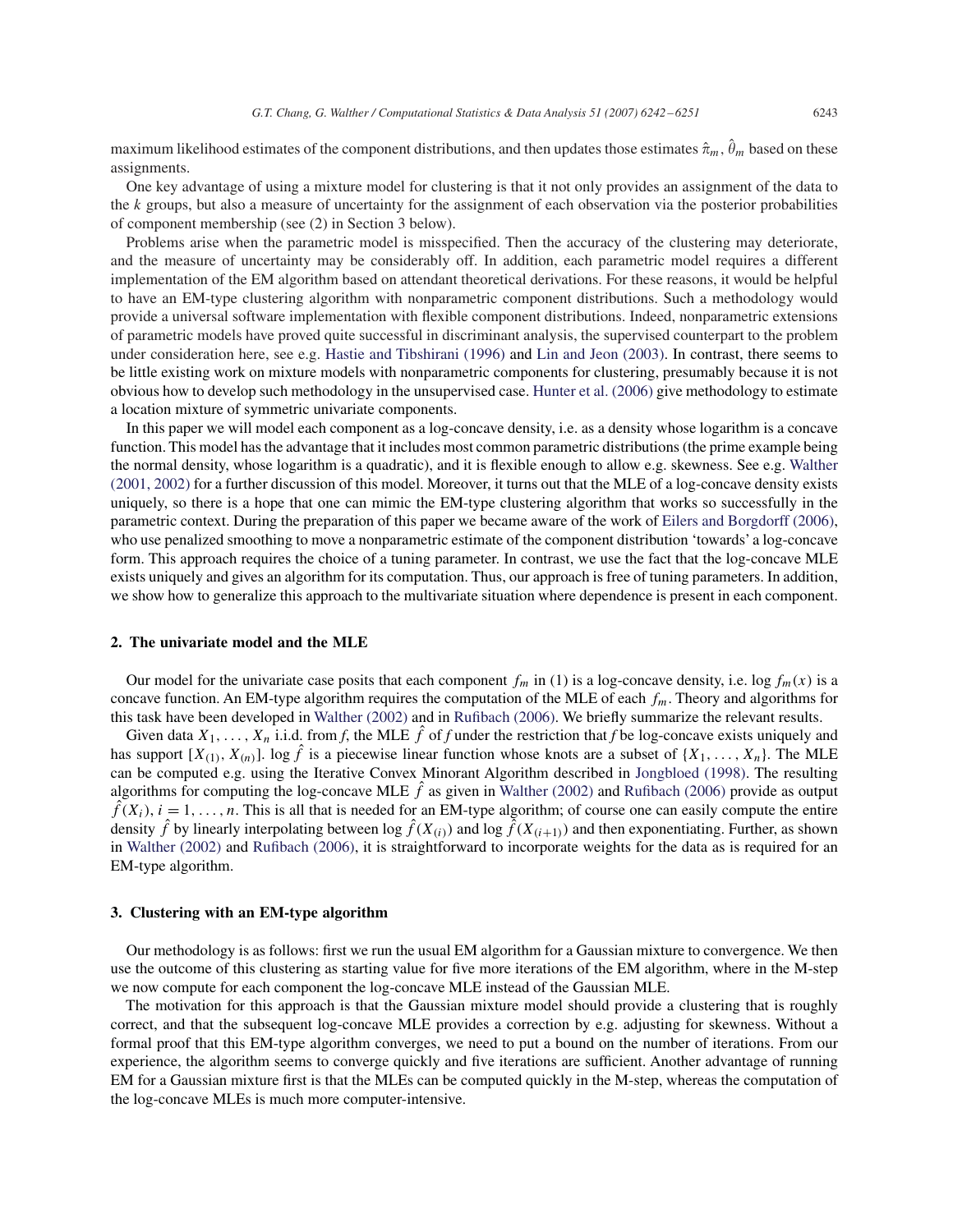In more detail, the EM algorithm for a Gaussian mixture provides posterior probabilities that the *i*th observation belongs to the *m*th component

$$
\tau_m(X_i) := \hat{\pi}_m \hat{f}_m(X_i) / \sum_{j=1}^k \hat{\pi}_j \hat{f}_j(X_i) , \qquad (2)
$$

where  $\hat{f}_m$  is the Gaussian MLE for the *m*th component,  $i = 1, \ldots, n, m = 1, \ldots, k$ , see Chapter 2.7 in McLachlan and Krishnan (1997). In the second part of our algorithm, where we switch to the log-concave MLE, the M-step comprises the following computations: we use the  $\tau_m(X_i)$  as weights for the  $X_i$  when we compute the log-concave MLE  $\hat{f}_m$ for the *m*th component, and we set as usual  $\hat{\pi}_m = \sum_{i=1}^n \tau_m(X_i)/n$ ,  $m = 1, \ldots, k$ . The E-step consists of the usual computation (2), where  $\hat{f}_m$  is now the log-concave MLE from the preceding M-step, and the  $\hat{\pi}_m$  are likewise obtained in the preceding M-step.

#### **4. Comparison with parametric EM**

We compared the result of our methodology with that obtained with the EM algorithm for the Gaussian mixture model.

In our first example we drew 500 observations from a gamma(2,1) distribution, then with probability 0.6 each observation was shifted to the right by 5. This mixture density is plotted in the left panel of Fig. 1 (dotted line). The dashed line gives the fitted model obtained by the Gaussian EM algorithm, and the solid line gives the fitted model obtained by the log-concave EM algorithm. One observes that the log-concave EM algorithm provides a noticeably better solution. While this mixture has homoscedastic components, neither of the two algorithms was restricted to that effect. Further details of the implementation are given in the Appendix.

We examined the quality of the resulting clustering as follows: for each simulated observation  $X_i$  we recorded from which component it came. After running the EM algorithm, we classified each observation according to the plug-in sample version of the Bayes (optimal) rule, i.e. via  $\arg \max_{m} \tau_m(X_i)$ . We then recorded the number of misclassified observations in each of 1000 sets of simulations. The left panel of Fig. 2 plots these 1000 numbers of misclassified observations for the log-concave EM algorithm vs. those obtained with the Gaussian EM algorithm. One sees that the log-concave EM algorithm provides a clear improvement.

As mentioned in the Introduction, a key advantage of a mixture model is that it provides a measure of uncertainty for the assignment of each observation via the posterior probabilities of component membership (2). Thus, as our second performance criterion, we investigate how well both algorithms estimate the corresponding population version:



Fig. 1. Solutions of the Gaussian EM algorithm (dashed) and the log-concave EM algorithm (solid) for 500 observations from a location mixture (dotted) of gamma distributions (left) and normal distributions (right).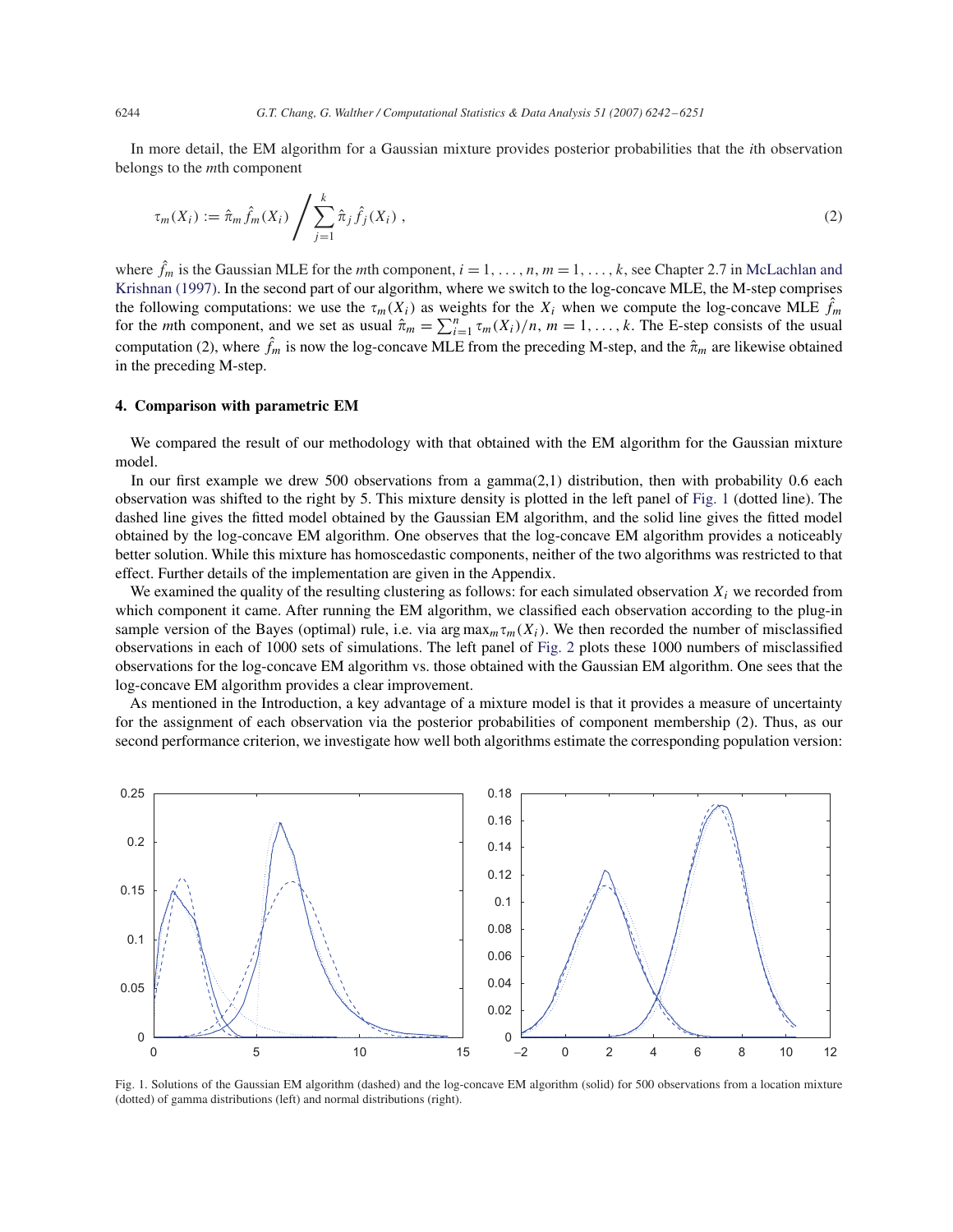

Fig. 2. Top left: number of observations misallocated by the log-concave EM algorithm vs. the Gaussian EM algorithm for 1000 sets of simulations from the gamma location mixture with sample size 500. Each plotted point represents the result of one simulation. Top right: the mean absolute errors of estimated membership probabilities for the 1000 sets of simulations. The solid line marks the identity. Jitter has been added in the left panels for better visualization. The bottom row shows the analogous results for sample size 50.

the right panel of Fig. 2 shows  $1/n\sum_{i=1}^{n} |\tau_1(X_i) - t_1(X_i)|$ , for both algorithms in each of 1000 simulations, where  $t_m(X_i) := \pi_m f_m(X_i) / \sum_{j=1}^2 \pi_j f_j(X_i)$ . Again, the log-concave EM algorithm gives a clear improvement.

One expects that a nonparametric technique performs less favorably if the sample size is small. The bottom row of Fig. 2 repeats the above simulation study for a sample size of 50 to examine this effect. The log-concave EM algorithm still gives a better performance.

The improvements of the log-concave EM algorithm over the Gaussian EM algorithm are to be expected in this case, as the data come from a model that is not Gaussian. What price does one have to pay for the flexibility of the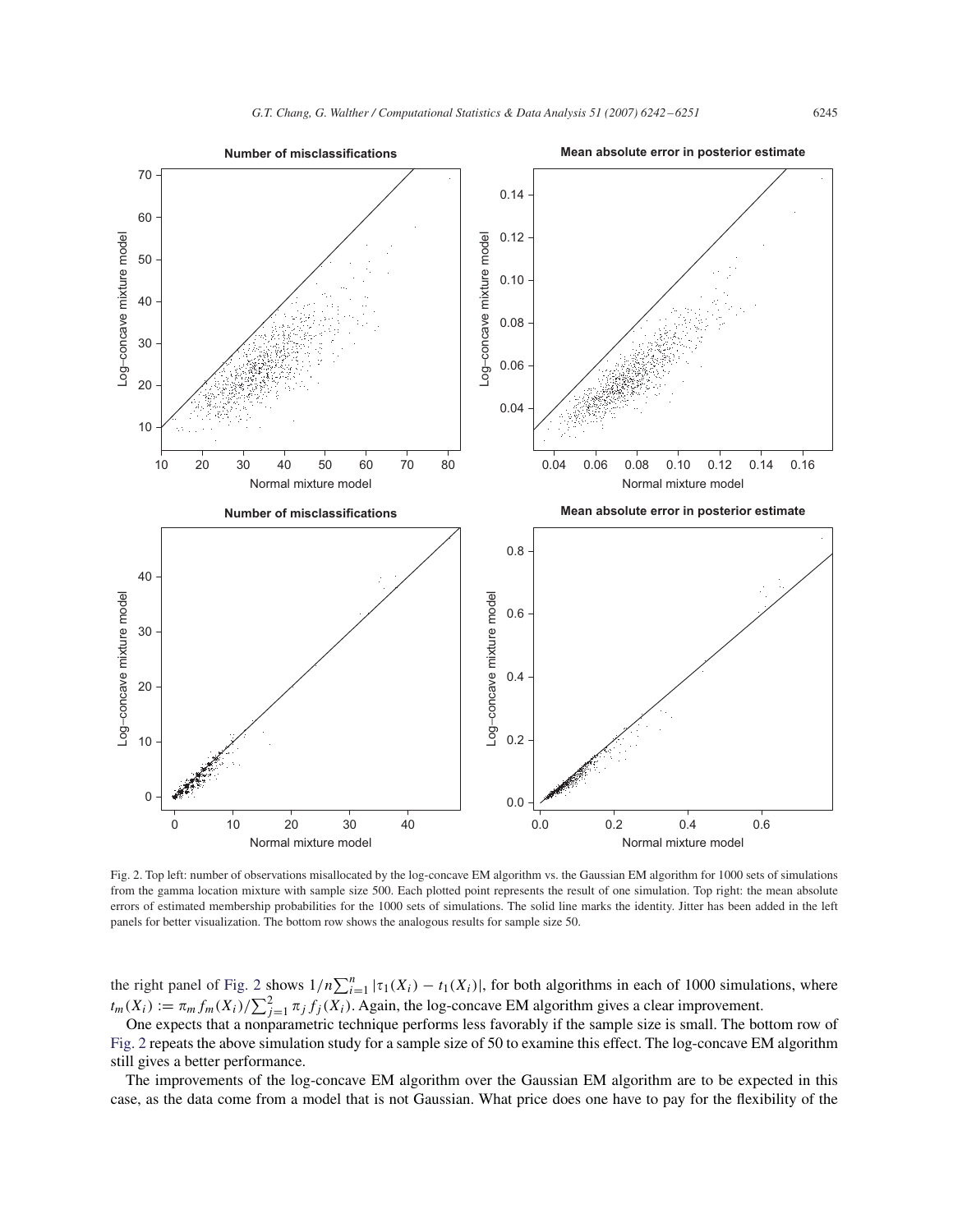

Fig. 3. Top left: number of observations misallocated by the log-concave EM algorithm vs. the Gaussian EM algorithm for 1000 sets of simulations from the normal mixture with sample size 500. Top right: the mean absolute errors of estimated membership probabilities for the 1000 sets of simulations. The solid line marks the identity. Jitter has been added in the left panels for better visualization. The bottom row shows the analogous results for sample size 50.

log-concave EM algorithm in the case where the data come in fact from a Gaussian location mixture, a set-up for which the Gaussian EM algorithm is tailor-made? We repeated the above simulation experiment, but now we drew the 500 observations from the model  $0.4N(2, 2) + 0.6N(7, 2)$ . The fitted models are given in the right panel of Fig. 1, and the accuracy of the clustering is given in Fig. 3, both for sample size of 500 and a sample size of 50. Those plots do not show any noticeable difference in performance between the two algorithms. We thus conclude that the log-concave EM-algorithm is a flexible, nonparametric tool that seems to give superior results in the large class of mixtures with log-concave components, without any noticeable penalty in the special case of a Gaussian mixture.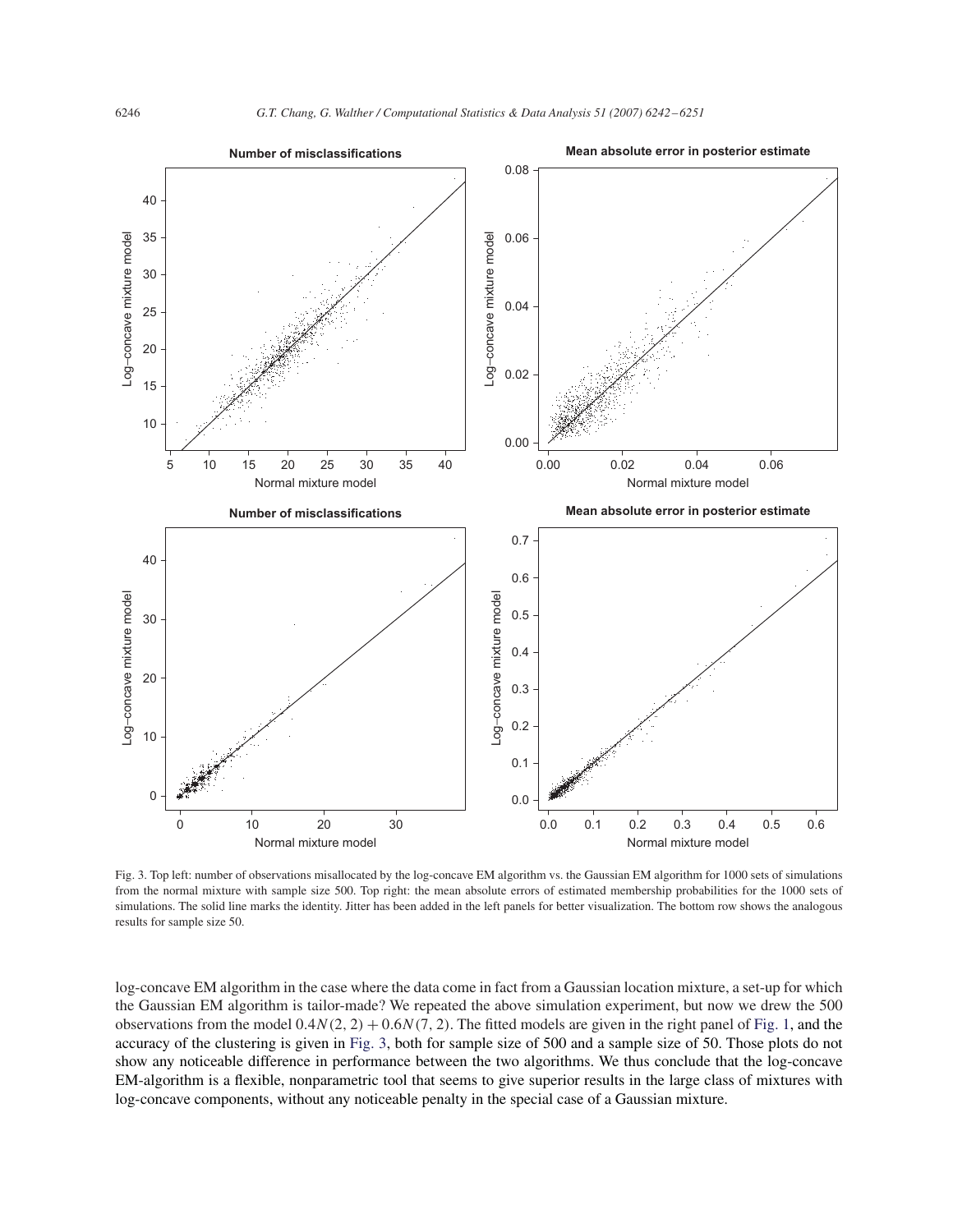

Fig. 4. Left: histogram of the flow cytometry data. Right: estimated components via the log-concave EM algorithm.

As a final application of the univariate log-concave EM algorithm, we analyzed the flow cytometry data described in Walther (2001). Fig. 4 shows the estimated components when we set  $k = 2$  as suggested in Walther (2001). The shape of the estimated components indicates that a nonparametric analysis is indeed more appropriate.

## **5. A multivariate extension**

In the multivariate set-up, we observe *n* i.i.d observations  $(X_{i1},...,X_{id})$  in  $\mathbb{R}^d$ . Log-concave distributions are defined in a multivariate situation just as in the univariate case, but the computation of the MLE appears to be much more complicated. For this reason, we will work with the following simpler, yet flexible model: we only require that the univariate marginal distributions be log-concave. Then we model the dependence structure with a normal copula. That is, let  $(N_1, \ldots, N_d)$  be multivariate normal with mean **0** and a correlation matrix  $\Sigma$  as covariance matrix. Let  $F_1, \ldots, F_d$  be cdfs of arbitrary univariate log-concave distributions. Then the model for the distribution within a component (cluster) is  $(X_{i1},...,X_{id}) \stackrel{d}{=} (F_1^{-1} \Phi(N_1),...,F_d^{-1} \Phi(N_d))$ , where  $\Phi$  denotes the standard normal cdf. The marginal log-concave distributions  $F_j$  and the correlation matrix  $\Sigma$  are allowed to vary between components (clusters). The joint density in the *m*th component (cluster) is thus

$$
f_m(x_1, \ldots, x_d) = \phi_{0,\Sigma}(\Phi^{-1}F_1(x_1), \ldots, \Phi^{-1}F_d(x_d)) \prod_{j=1}^d \frac{f_j(x_j)}{\phi_{0,\mathbf{I}}(\Phi^{-1}F_j(x_j))}.
$$
\n(3)

Fig. 5 shows the density contours of two distributions that belong to this model. The first distribution has a gamma(3,1) distribution as x-marginal, a standard normal distribution as y-marginal, and the identity matrix as  $\Sigma$ . The second distribution has a beta(8,8) distribution as x-marginal, a beta(2,8) distribution as y-marginal, and a matrix with ones on the diagonal and  $0.6$  on the off-diagonal as  $\Sigma$ . These examples show that the model under consideration allows for a flexible choice of cluster shape.

The resulting EM algorithm is quite similar to the univariate case. Again we use the results of a Gaussian EM algorithm as starting values, and then add five iterations of the log-concave EM algorithm. In the M-step we compute for each component (cluster) the *d* marginal log-concave MLEs just as in the univariate case. To obtain the MLE of  $\Sigma$ we use the following alternative interpretation of our model:  $(\Phi^{-1}F_1(X_{i1}), \ldots, \Phi^{-1}F_d(X_{id}))$  is multivariate normal with mean **0** and covariance matrix  $\Sigma$ . Thus we compute  $Y_{ij} := \Phi^{-1} \hat{F}_j(X_{ij})$  for  $i = 1, ..., n, j = 1, ..., d$ , where  $\hat{F}_j$ is the cdf of the log-concave MLE. Then we estimate  $\Sigma$  by the sample covariance matrix of the  $Y_{ij}$ , weighted by the  $\tau_m(X_{ii})$ , just as in the case of the Gaussian EM algorithm.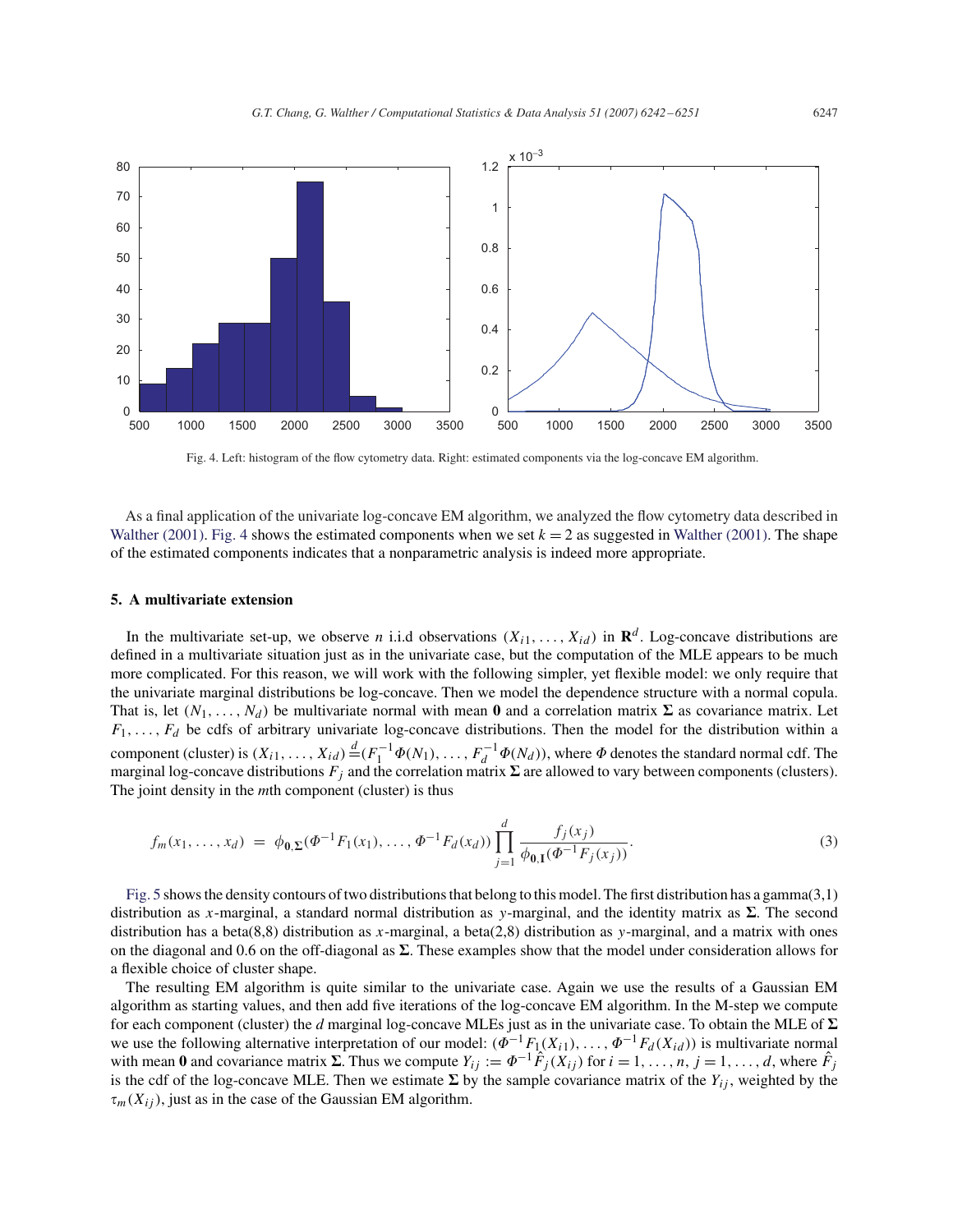

Fig. 5. Density contours of two distributions that belong to the multivariate log-concave model.



Fig. 6. Contours of the estimated model of the log-concave EM algorithm (left) and the Gaussian EM algorithm (right) based on the plotted observations. The underlying distribution has a skewed (shifted gamma) distribution in the y-direction of the top component.

We compared our multivariate log-concave EM algorithm to the Gaussian EM algorithm in two examples. In the first example we simulated 1000 observations with probability 0.4 from a bivariate normal with mean at the origin and covariance matrix [1 0.5; <sup>0</sup>.5 1], and with probability 0.6 from a distribution whose <sup>x</sup>-coordinate is standard normal and whose y-coordinate is independently gamma(2,1) shifted by 2. The contours lines of the density estimates resulting from both algorithms are given in Fig. 6.

Fig. 7 compares the resulting clusterings over 1000 sets of observations, both for sample size 1000 and for sample size 100. The log-concave EM algorithm shows a clear improvement.

Fig. 8 repeats this simulation study for data drawn from the following normal mixture: with probability 0.4 the observation is drawn from a bivariate normal with mean at the origin and covariance matrix [2 1; 1 2], and with probability 0.6 from a bivariate normal with mean  $(5, 5)'$  and the same covariance matrix. The Gaussian EM algorithm is tailor-made for this situation, but the simulations show that the more flexible log-concave EM algorithm seems to incur no significant performance penalty, even for the smaller sample size of 100. While we have not done any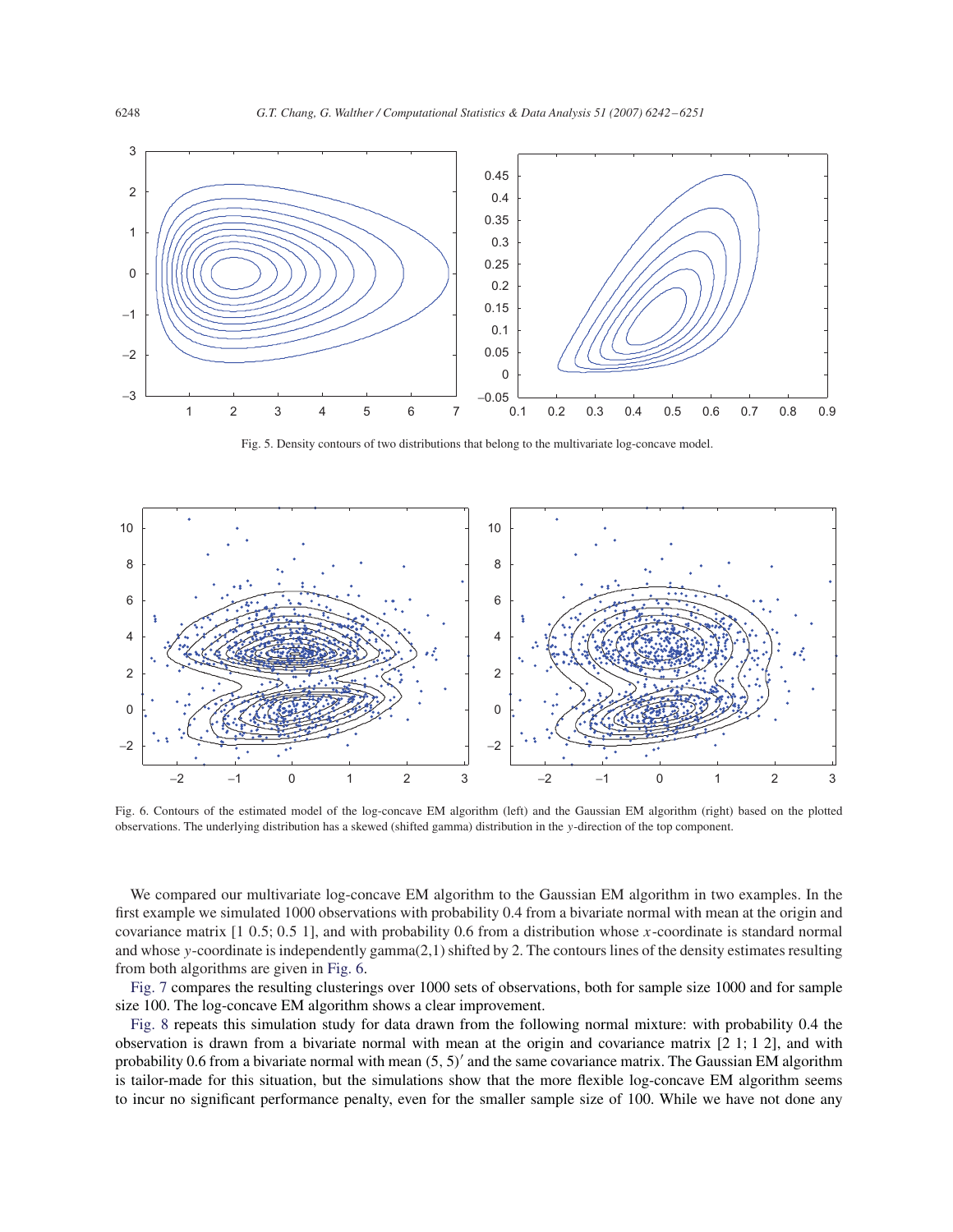

Fig. 7. Top left: number of observations misallocated by the log-concave EM algorithm vs. the Gaussian EM algorithm for 1000 sets of simulations from the multivariate mixture with a skewed (gamma) distribution in one component and sample size 1000. Top right: the mean absolute errors of estimated membership probabilities for the 1000 sets of simulations. The solid line marks the identity. Jitter has been added to the left panels for better visualization. The bottom row shows the analogous results for sample size 100.

simulations in higher dimensions, we note that by estimating only the marginal cluster distributions nonparametrically, we avoid the 'curse of dimensionality'.

## **6. Conclusion**

We have shown how the parametric EM algorithm for clustering can be extended to allow for a flexible, nonparametric class of component distributions. The advantages of this algorithm are that it is not restricted to parametric models, that it no longer requires to specify such a model for the component distributions and hence that it is not sensitive to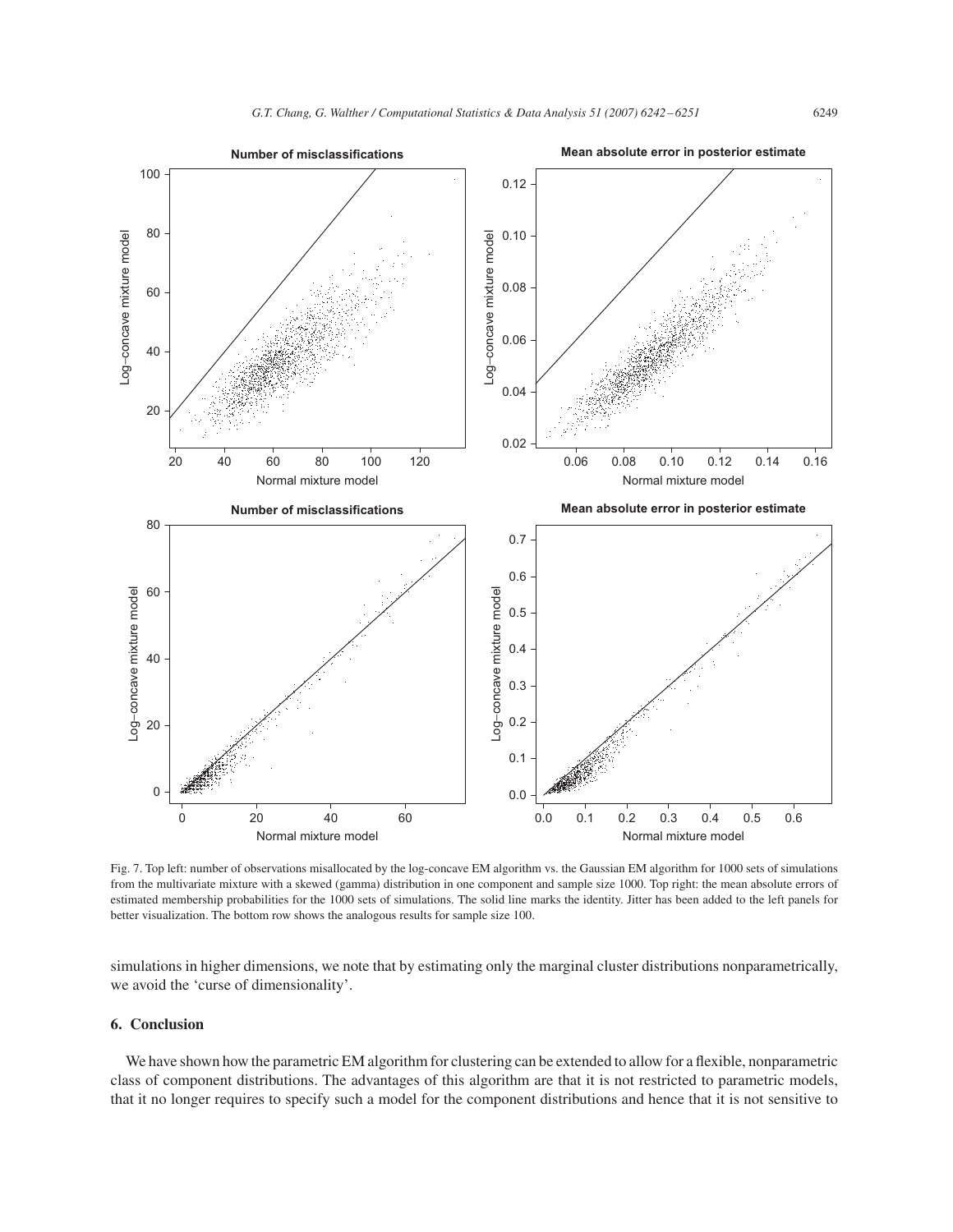

Fig. 8. Top left: number of observations misallocated by the log-concave EM algorithm vs. the Gaussian EM algorithm for 1000 sets of simulations from the multivariate normal mixture with sample size 1000. Top right: the mean absolute errors of estimated membership probabilities for the 1000 sets of simulations. The solid line marks the identity. Jitter has been added to the left panels for better visualization. The bottom row shows the analogous results for sample size 100.

a misspecification thereof, and that only one implementation of the algorithm is necessary. At the same time, there seems to be no noticeable performance penalty of this more general nonparametric algorithm vis-a-vis the parametric EM algorithm in the special case where the specified parametric model is indeed correct.

#### **7. Problems for further research**

We left open the question of identifiability of log-concave mixtures and the problem of selecting the number of components (clusters). Following our motivation that the log-concave MLE provides a correction to the fitted Gaussian